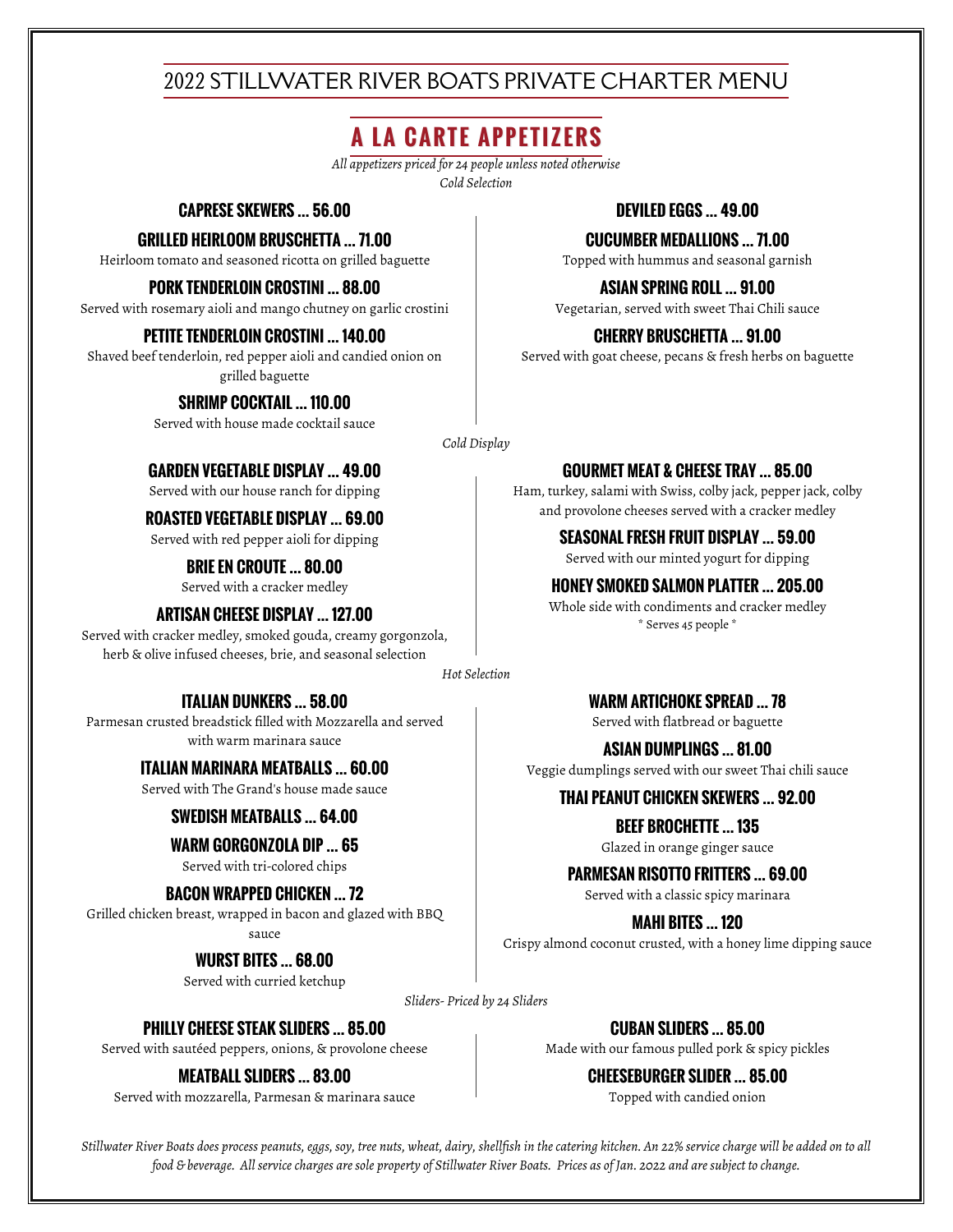# **LUNCH AND DINNER BUFFETS**

*All buffets are priced per person*

# **BRUNCH BUFFET … 19.00**

Stuffed pasta shells, eggs, bacon, sausage, creamy hashbrowns, french toast, and fresh fruit

#### **LUNCHEON BUFFET … 16.50**

Deli sliced ham, turkey breast, roast beef, salami, pepperoni, and deli cheeses served with fresh bakery rolls and sandwich fixings. Accompanied by potato salad, and seasonal fruit. Includes an assortment of freshly baked cookies

#### **RIVERBOAT BUFFET … 20.50**

Choose two selections from below and we will complete your buffet with your choice of potato, seasonal fresh fruit, green garden salad, rolls w/ butter

# **ENTRÉE CHOICES**

Lemon Garlic Crusted Chicken ~ Herb Roasted Chicken ~ Grilled Chicken Breast ~ Beef Pot Roast with Candied Carrots ~ Stroganoff with Egg Noodles ~ Swedish Meatballs ~ Maple Rosemary Glazed Ham ~ Roast Pork with Apples ~ Oven Roasted Turkey Breast with Sage Dressing ~ Stuffed Pasta Shells ~ Baked Cod

\* Add a 3rd level one entrée choice for \$3.50 \*

#### **LEVEL TWO- UPGRADE YOUR BUFFET … + \$4.00 PER ITEM**

Wild Rice Stuffed Chicken ~ Chicken Piccata ~ Grilled Chicken Caprese~ St. Louis Style BBQ Pork Ribs ~ Southern Fried Catfish with Cajun Cream \* Add a 3rd level two entrée choice for \$6.00 \*

### **ITALIAN BUFFET … 19.00**

Grilled caprese chicken accompanied by cavatappi pasta, marinara sauce, Italian meatballs, Caesar salad, and garlic ciabatta bread

# **FROM THE GRILL … 17.50**

Your choice of 2 meat options: Hamburgers, bratwurst, chicken breast - breaded or grilled, or pulled pork. Accompanied by potato salad, baked beans, fresh fruit and sandwich trimmings \* Add a 3rd meat option for \$2.50 per person \*

# **FIESTA BUFFET … 16.50**

Soft wraps with beef taco filling and chorizo with chicken filling, served with chips and white queso dip, southwestern rice, spiced black beans, salsa, sour cream, cheddar cheese, fresh toppings \* Add guacamole \$0.75 per person \*

#### **MINNESOTA VALLEY BUFFET … 32.00**

Parmesan crusted walleye, chicken Marsala, herb mashed russet potatoes, fresh seasonal fruit, sweet cranberry & fresh field green salad, rolls & butter

#### **PETITE FILET & WILD RICE STUFFED CHICKEN … 32.00**

Tender petite filet and wild rice stuffed chicken served with sour cream mashed potatoes, fresh seasonal fruit, green garden salad, rolls & butter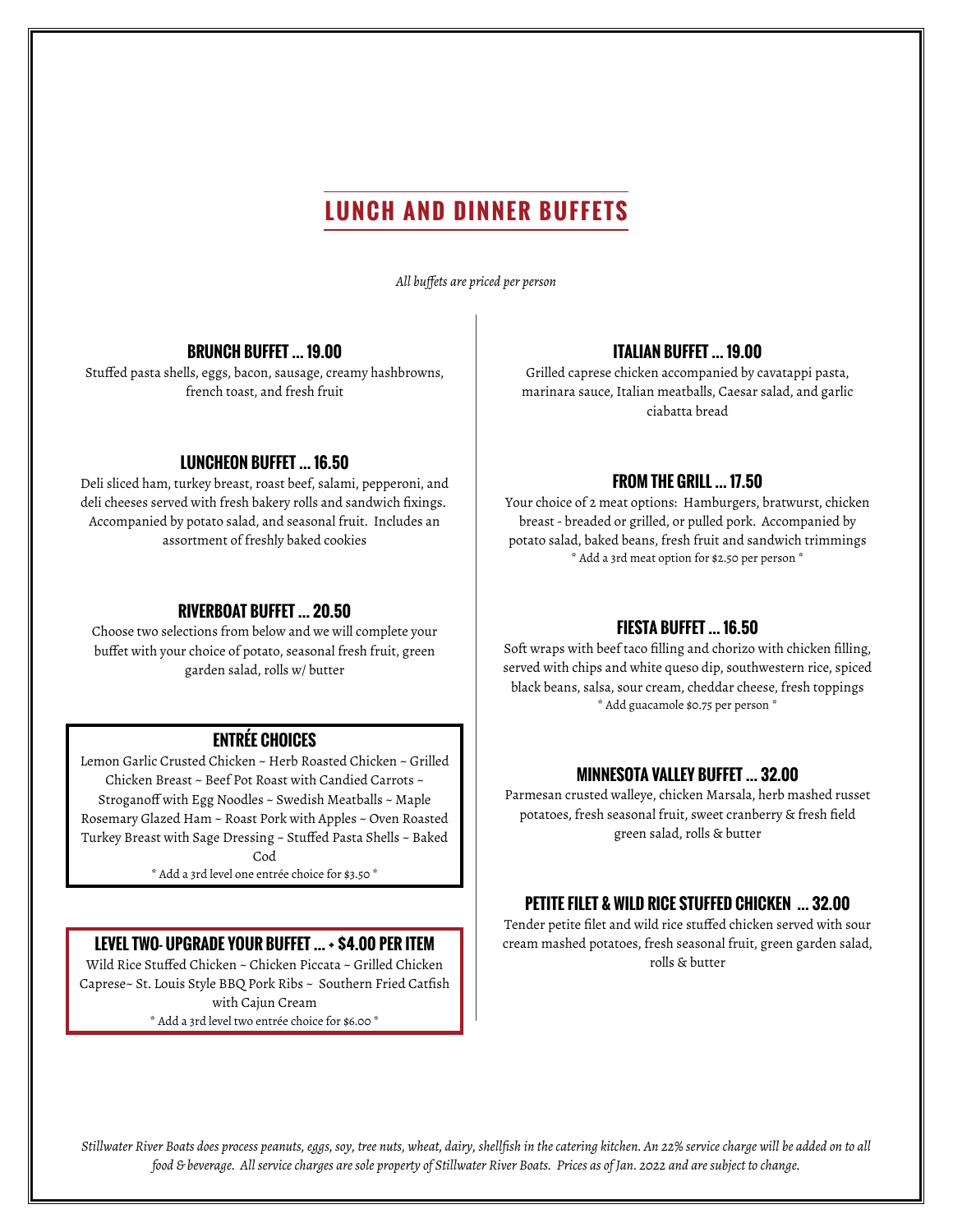# **ACCOMPANIMENTS**

**GARLIC OR BASIL MASHED POTATO GREEN GARDEN SALAD**

**PARSLEY BUTTERED POTATO CAESAR SALAD**

**AU GRATIN POTATO**

**GRUYERE SCALLOPED POTATO**

**ALMOND WILD RICE PILAF**

**MASHED POTATO W/ GRAVY GRAND SALAD … 1.50** Mixed greens with mandarin oranges, seasonal berries, pepitas, red onions & house made ginger rice wine vinaigrette

**APPLE WALNUT SALAD … 2.00**

**PEAR & GORGONZOLA SALAD … 2.00**

# **BITE SIZE BUFFETS**

# **HEARTY HORS D' OEUVRES BUFFET … 14.75 PER PERSON**

Gourmet meat & cheese tray with crackers, fresh seasonal fruit tray, classic marinara meatballs, boneless teriyaki chicken wings, warm Gorgonzola dip with tri-colored chips, & garden vegetable platter with house-made ranch dip

# **DELUXE HORS D'OEUVRES BUFFET … 20.50 PER PERSON**

Chilled Smoked Salmon Platter, Seared Beef Tenderloin with Baguette, Seasonal Fresh Fruit with Berries, Garden Vegetable Tray with House Ranch, Thai Peanut Chicken Skewers, Artichoke Dip with Pita Chips, Prosciutto-Gruyere Pin Wheels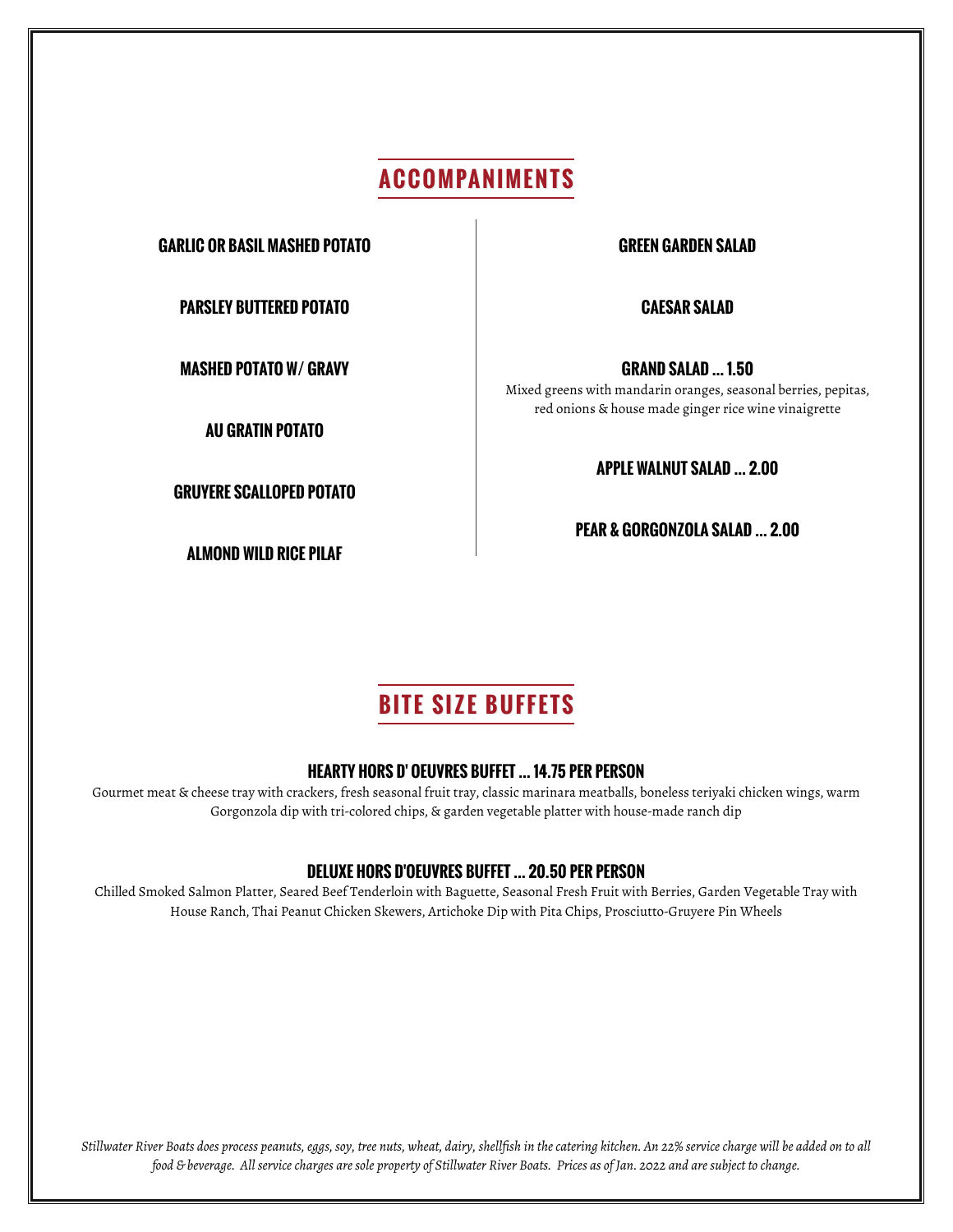# **LATE NIGHT AT THE DOCKS**

*Serves 24 people*

### **CHIPS, SALSA & GUACAMOLE … 70**

**MINI COLD SANDWICHES … 68.50**

Ham & Swiss and Turkey & Cheddar assortment

#### **CHEESE AND FRESH FRUIT DISPLAY WITH CRACKER MEDLEY … 80.50**

#### **WARM GORGONZOLA DIP … 65.00**

Served with tri-colored chips

# **WARM ARTICHOKE SPREAD … 78.00**

Served with flatbread or baguette

# **BAR SNACKS**

*Priced per 24 people*

#### **GARDETTOS SNACK MIX … 12.00**

### **PEPPERED CANDIED BACON- THICK CUT … 45**

**GRAND MIX … 40**

Dried fruits, mixed nuts, & semi-sweet and white chocolate

# **DESSERTS**

*All desserts priced per person unless otherwise noted*

#### **COOKIE ASSORTMENT … 1.75**

# **CHOCOLATE DIPPED STRAWBERRIES … 2.50**

## **SWEET SENSATIONS … 3.25**

A gourmet assortment of bars and cookies

#### **CARROT CAKE … 5.75**

Dense layers of moist carrot cake with cream cheese frosting

### **CHOCOLATE TORTE … 5.75**

Moist dark chocolate cake with rich chocolate frosting

#### **NEW YORK CHEESECAKE … 5.75**

Irresistible, creamy cheesecake with a graham cracker crust

#### **TIRAMISU … 4.50**

Sponge cake with layers of zabaglione & coffee cream dusted with cocoa

# **CHEESECAKE CHIMIS … 4.25**

### **MINI DESSERT ASSORTMENT … 5.00**

Mousse tarts, bite size brownies, and chocolate dipped strawberries

#### **GOURMET DESSERT SELECTION … 5.00**

An assortment of our tortes, cakes and cheesecake